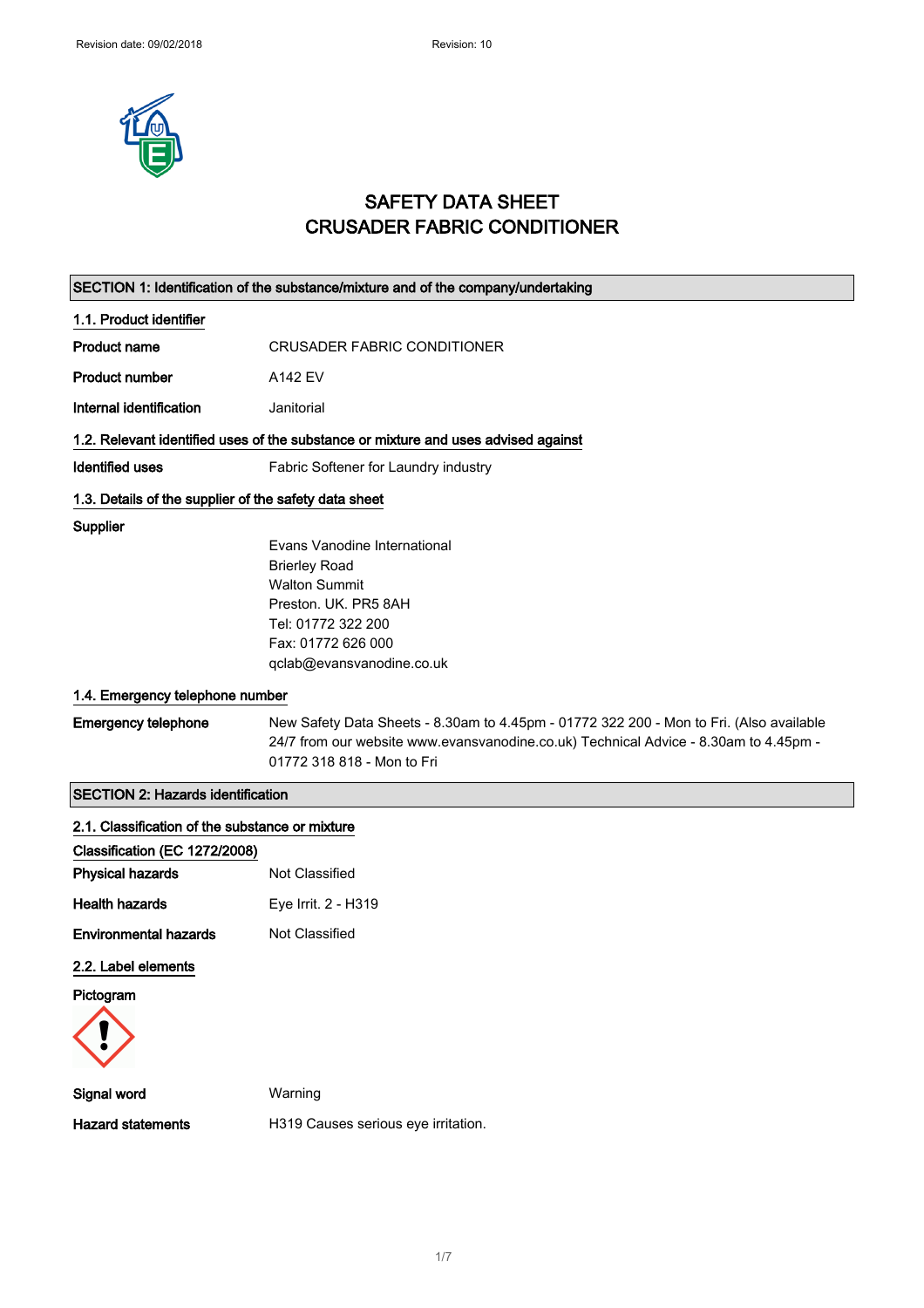| <b>Precautionary statements</b> | P102 Keep out of reach of children.<br>P280 Wear eye protection.<br>P301 IF SWALLOWED:<br>P313 Get medical advice/ attention.<br>P305+P351+P338 IF IN EYES: Rinse cautiously with water for several minutes. Remove<br>contact lenses, if present and easy to do. Continue rinsing.<br>P337+P313 If eye irritation persists: Get medical advice/ attention.<br>P501 Dispose of contents/ container in accordance with local regulations. |
|---------------------------------|------------------------------------------------------------------------------------------------------------------------------------------------------------------------------------------------------------------------------------------------------------------------------------------------------------------------------------------------------------------------------------------------------------------------------------------|
| Contains                        | ISOTRIDECANOL ETHOXYLATE (EO 3-5)                                                                                                                                                                                                                                                                                                                                                                                                        |

#### 2.3. Other hazards

This product does not contain any substances classified as PBT or vPvB.

|  | <b>SECTION 3: Composition/information on ingredients</b> |  |
|--|----------------------------------------------------------|--|
|--|----------------------------------------------------------|--|

### 3.2. Mixtures

| <b>FATTY ACIDS, C18 UNSATD, REACTION PRODUCTS</b><br>WITH TRIETHANOLAMINE, DI-ME SULFATE<br><b>QUATERNIZED</b> |                      | $3 - 5%$ |
|----------------------------------------------------------------------------------------------------------------|----------------------|----------|
| $CAS$ number: $-$                                                                                              | EC number: 931-216-1 |          |
| <b>Classification</b><br>Skin Irrit. 2 - H315<br>Eye Irrit. 2 - H319                                           |                      |          |
| <b>ISOTRIDECANOL ETHOXYLATE (EO 3-5)</b><br>CAS number: 24938-91-8                                             |                      | $1 - 3%$ |
| <b>Classification</b>                                                                                          |                      |          |

Eye Dam. 1 - H318 Aquatic Chronic 3 - H412

### **PROPAN-2-OL** 2012 2012 2022 2023 2024 2022 2022 2023 2024 2022 2023 2024 2022 2023 2024 2022 2023 2024 2022 202

CAS number: 67-63-0 EC number: 200-661-7 REACH registration number: 01- 2119457558-25-xxxx

#### Classification

Flam. Liq. 2 - H225 Eye Irrit. 2 - H319 STOT SE 3 - H336

The Full Text for all R-Phrases and Hazard Statements are Displayed in Section 16.

### SECTION 4: First aid measures

#### 4.1. Description of first aid measures

| <b>Inhalation</b> | Unlikely route of exposure as the product does not contain volatile substances. If spray/mist<br>has been inhaled, proceed as follows. Move affected person to fresh air and keep warm and<br>at rest in a position comfortable for breathing. |
|-------------------|------------------------------------------------------------------------------------------------------------------------------------------------------------------------------------------------------------------------------------------------|
| Ingestion         | Do not induce vomiting. Give plenty of water to drink. Get medical attention if any discomfort<br>continues.                                                                                                                                   |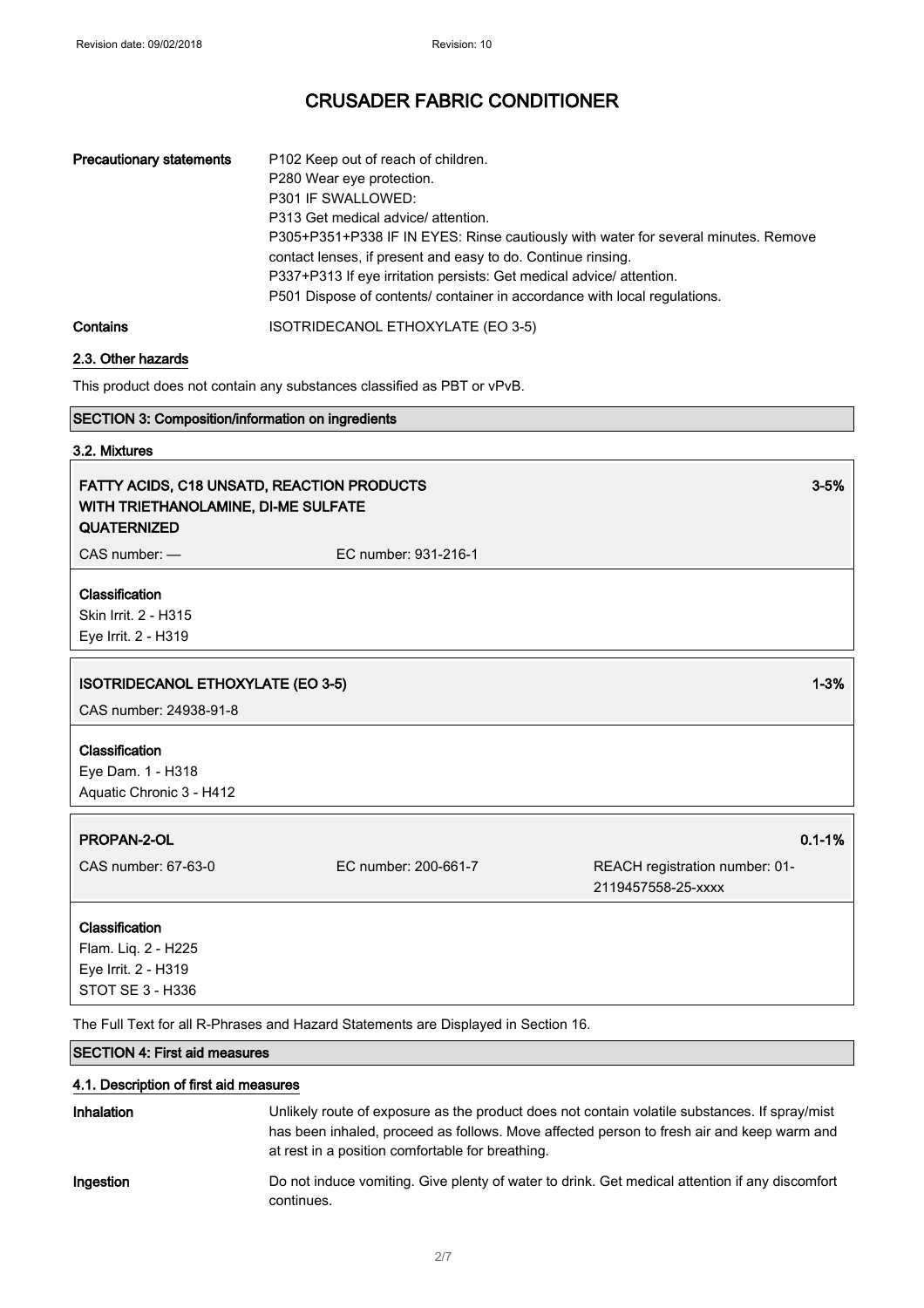| Skin contact                                               | Wash with plenty of water.                                                                                                                                                                                                                   |
|------------------------------------------------------------|----------------------------------------------------------------------------------------------------------------------------------------------------------------------------------------------------------------------------------------------|
| Eye contact                                                | Rinse immediately with plenty of water. Remove any contact lenses and open eyelids wide<br>apart. Continue to rinse for at least 15 minutes. Get medical attention if any discomfort<br>continues.                                           |
|                                                            | 4.2. Most important symptoms and effects, both acute and delayed                                                                                                                                                                             |
| <b>General information</b>                                 | The severity of the symptoms described will vary dependent on the concentration and the<br>length of exposure.                                                                                                                               |
| Inhalation                                                 | No specific symptoms known.                                                                                                                                                                                                                  |
| Ingestion                                                  | No specific symptoms known. But - May cause discomfort if swallowed.                                                                                                                                                                         |
| Skin contact                                               | No specific symptoms known. But prolonged or excessively repeated skin contact could lead<br>to removal of natural oils from skin.                                                                                                           |
| Eye contact                                                | May cause temporary eye irritation. Prolonged contact may cause redness and/or tearing.                                                                                                                                                      |
|                                                            | 4.3. Indication of any immediate medical attention and special treatment needed                                                                                                                                                              |
| Notes for the doctor                                       | Treat symptomatically.                                                                                                                                                                                                                       |
| <b>SECTION 5: Firefighting measures</b>                    |                                                                                                                                                                                                                                              |
| 5.1. Extinguishing media                                   |                                                                                                                                                                                                                                              |
| Suitable extinguishing media                               | The product is not flammable. Use fire-extinguishing media suitable for the surrounding fire.                                                                                                                                                |
| 5.2. Special hazards arising from the substance or mixture |                                                                                                                                                                                                                                              |
| Specific hazards                                           | Thermal decomposition or combustion products may include the following substances:<br>Irritating gases or vapours.                                                                                                                           |
| 5.3. Advice for firefighters                               |                                                                                                                                                                                                                                              |
| Special protective equipment<br>for firefighters           | Wear positive-pressure self-contained breathing apparatus (SCBA) and appropriate protective<br>clothing.                                                                                                                                     |
| <b>SECTION 6: Accidental release measures</b>              |                                                                                                                                                                                                                                              |
|                                                            | 6.1. Personal precautions, protective equipment and emergency procedures                                                                                                                                                                     |
| <b>Personal precautions</b>                                | Wear eye and face protection. For personal protection, see Section 8.                                                                                                                                                                        |
| 6.2. Environmental precautions                             |                                                                                                                                                                                                                                              |
| <b>Environmental precautions</b>                           | Spillages or uncontrolled discharges into watercourses must be reported immediately to the<br>Environmental Agency or other appropriate regulatory body.                                                                                     |
| 6.3. Methods and material for containment and cleaning up  |                                                                                                                                                                                                                                              |
| Methods for cleaning up                                    | Small Spillages: Flush away spillage with plenty of water. Large Spillages: Contain and<br>absorb spillage with sand, earth or other non-combustible material. Collect and place in<br>suitable waste disposal containers and seal securely. |
| 6.4. Reference to other sections                           |                                                                                                                                                                                                                                              |
| Reference to other sections                                | For personal protection, see Section 8.                                                                                                                                                                                                      |
| <b>SECTION 7: Handling and storage</b>                     |                                                                                                                                                                                                                                              |
| 7.1. Precautions for safe handling                         |                                                                                                                                                                                                                                              |
| <b>Usage precautions</b>                                   | Avoid contact with eyes.                                                                                                                                                                                                                     |
|                                                            | 7.2. Conditions for safe storage, including any incompatibilities                                                                                                                                                                            |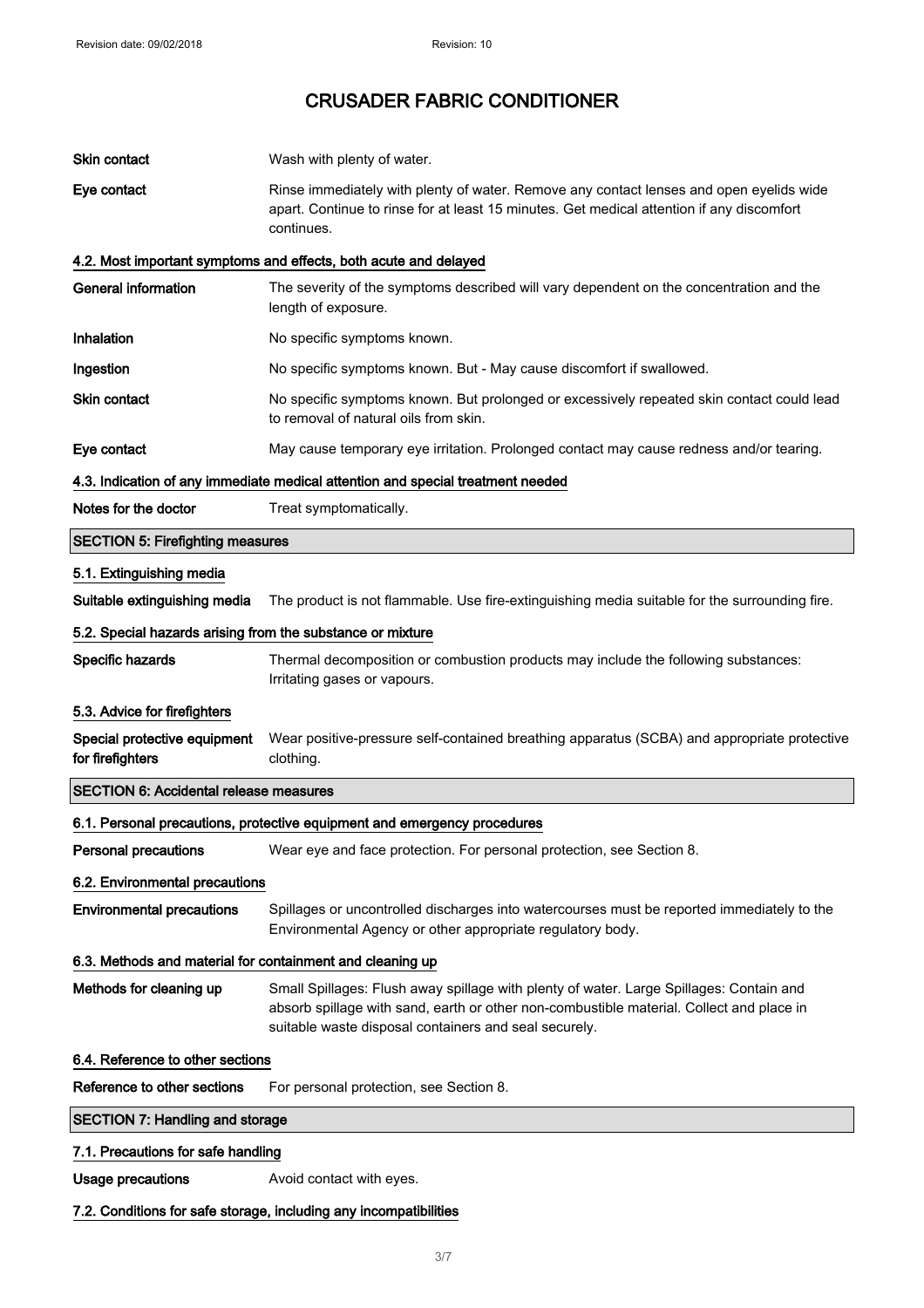| Storage precautions      | Keep only in the original container in a cool, well-ventilated place. Store away from the<br>following materials: Oxidising materials. |
|--------------------------|----------------------------------------------------------------------------------------------------------------------------------------|
| 7.3. Specific end use(s) |                                                                                                                                        |
| Specific end use(s)      | The identified uses for this product are detailed in Section 1.2.                                                                      |
| Usage description        | See Product Information Sheet & Label for detailed use of this product.                                                                |

SECTION 8: Exposure Controls/personal protection

#### 8.1. Control parameters

#### Occupational exposure limits

#### PROPAN-2-OL

Long-term exposure limit (8-hour TWA): WEL 400 ppm 999 mg/m<sup>3</sup> Short-term exposure limit (15-minute): WEL 500 ppm 1250 mg/m<sup>3</sup> WEL = Workplace Exposure Limit

#### 8.2. Exposure controls

#### Protective equipment



| Appropriate engineering<br>controls                        | Not relevant.                                                                                                                |  |
|------------------------------------------------------------|------------------------------------------------------------------------------------------------------------------------------|--|
| Eye/face protection                                        | Wear eye protection.                                                                                                         |  |
| Hand protection                                            | No specific hand protection noted, but protection for the skin is advisable to prevent removal<br>of natural oils from skin. |  |
| Other skin and body<br>protection                          | None required.                                                                                                               |  |
| <b>Respiratory protection</b>                              | Respiratory protection not required.                                                                                         |  |
| <b>SECTION 9: Physical and Chemical Properties</b>         |                                                                                                                              |  |
| 9.1. Information on basic physical and chemical properties |                                                                                                                              |  |
| Appearance                                                 | Viscous liquid.                                                                                                              |  |
| Colour                                                     | Opaque Light (or pale). Blue.                                                                                                |  |
| Odour                                                      | Floral.                                                                                                                      |  |
| рH                                                         | pH (concentrated solution): 3.00                                                                                             |  |
| <b>Melting point</b>                                       | $0^{\circ}$ C                                                                                                                |  |
| Initial boiling point and range                            | 100°C @ 760 mm Hg                                                                                                            |  |
| Flash point                                                | Boils without flashing.                                                                                                      |  |
| <b>Relative density</b>                                    | $0.995 @ 20^{\circ}$ C                                                                                                       |  |

SECTION 10: Stability and reactivity

4/ 7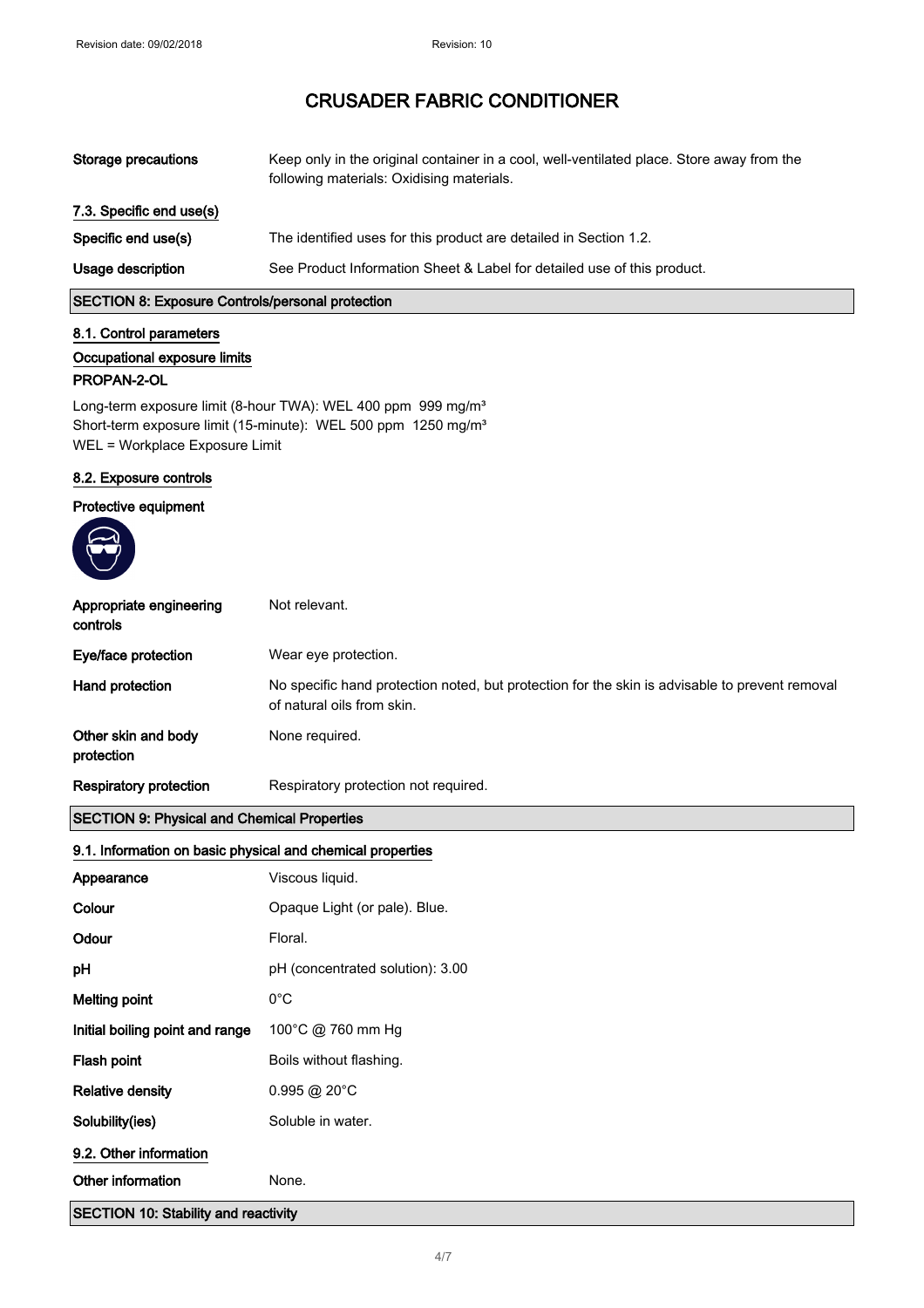| 10.1. Reactivity                             |                                                                                                                                                                                                                                                                                          |
|----------------------------------------------|------------------------------------------------------------------------------------------------------------------------------------------------------------------------------------------------------------------------------------------------------------------------------------------|
| Reactivity                                   | There are no known reactivity hazards associated with this product.                                                                                                                                                                                                                      |
| 10.2. Chemical stability                     |                                                                                                                                                                                                                                                                                          |
| <b>Stability</b>                             | No particular stability concerns.                                                                                                                                                                                                                                                        |
| 10.3. Possibility of hazardous reactions     |                                                                                                                                                                                                                                                                                          |
| Possibility of hazardous<br>reactions        | See sections 10.1, 10.4 & 10.5                                                                                                                                                                                                                                                           |
| 10.4. Conditions to avoid                    |                                                                                                                                                                                                                                                                                          |
| Conditions to avoid                          | There are no known conditions that are likely to result in a hazardous situation.                                                                                                                                                                                                        |
| 10.5. Incompatible materials                 |                                                                                                                                                                                                                                                                                          |
| Materials to avoid                           | No specific material or group of materials is likely to react with the product to produce a<br>hazardous situation.                                                                                                                                                                      |
| 10.6. Hazardous decomposition products       |                                                                                                                                                                                                                                                                                          |
| Hazardous decomposition<br>products          | No known hazardous decomposition products.                                                                                                                                                                                                                                               |
| <b>SECTION 11: Toxicological information</b> |                                                                                                                                                                                                                                                                                          |
| 11.1. Information on toxicological effects   |                                                                                                                                                                                                                                                                                          |
| <b>Toxicological effects</b>                 | We have not carried out any animal testing for this product. Any ATE figures quoted below are<br>from Toxicity Classifications that have been carried out using ATE (Acute Toxicity Estimate)<br>Calculation Method using LD50 or ATE figures provided by the Raw Material Manufacturer. |
| Other health effects                         | Low oral toxicity, but ingestion may cause irritation of the gastro-intestinal tract.                                                                                                                                                                                                    |
| <b>SECTION 12: Ecological Information</b>    |                                                                                                                                                                                                                                                                                          |
| Ecotoxicity                                  | Not regarded as dangerous for the environment.                                                                                                                                                                                                                                           |
| 12.1. Toxicity                               |                                                                                                                                                                                                                                                                                          |
| Toxicity                                     | We have not carried out any Aquatic testing, therefore we have no Aquatic Toxicity Data<br>specifically for this product. The Aquatic Toxicity Data, where provided by the raw material<br>manufacturer for ingredients with aquatic toxicity, can be made available on request.         |
| 12.2. Persistence and degradability          |                                                                                                                                                                                                                                                                                          |
|                                              | Persistence and degradability The surfactant(s) contained in this product complies(comply) with the biodegradability criteria<br>as laid down in Regulation (EC) No. 648/2004 on detergents.                                                                                             |
| 12.3. Bioaccumulative potential              |                                                                                                                                                                                                                                                                                          |
| <b>Bioaccumulative potential</b>             | The product does not contain any substances expected to be bioaccumulating.                                                                                                                                                                                                              |
| 12.4. Mobility in soil                       |                                                                                                                                                                                                                                                                                          |
| <b>Mobility</b>                              | Not known.                                                                                                                                                                                                                                                                               |
| 12.5. Results of PBT and vPvB assessment     |                                                                                                                                                                                                                                                                                          |
| Results of PBT and vPvB<br>assessment        | This product does not contain any substances classified as PBT or vPvB.                                                                                                                                                                                                                  |
| 12.6. Other adverse effects                  |                                                                                                                                                                                                                                                                                          |
| Other adverse effects                        | Not known.                                                                                                                                                                                                                                                                               |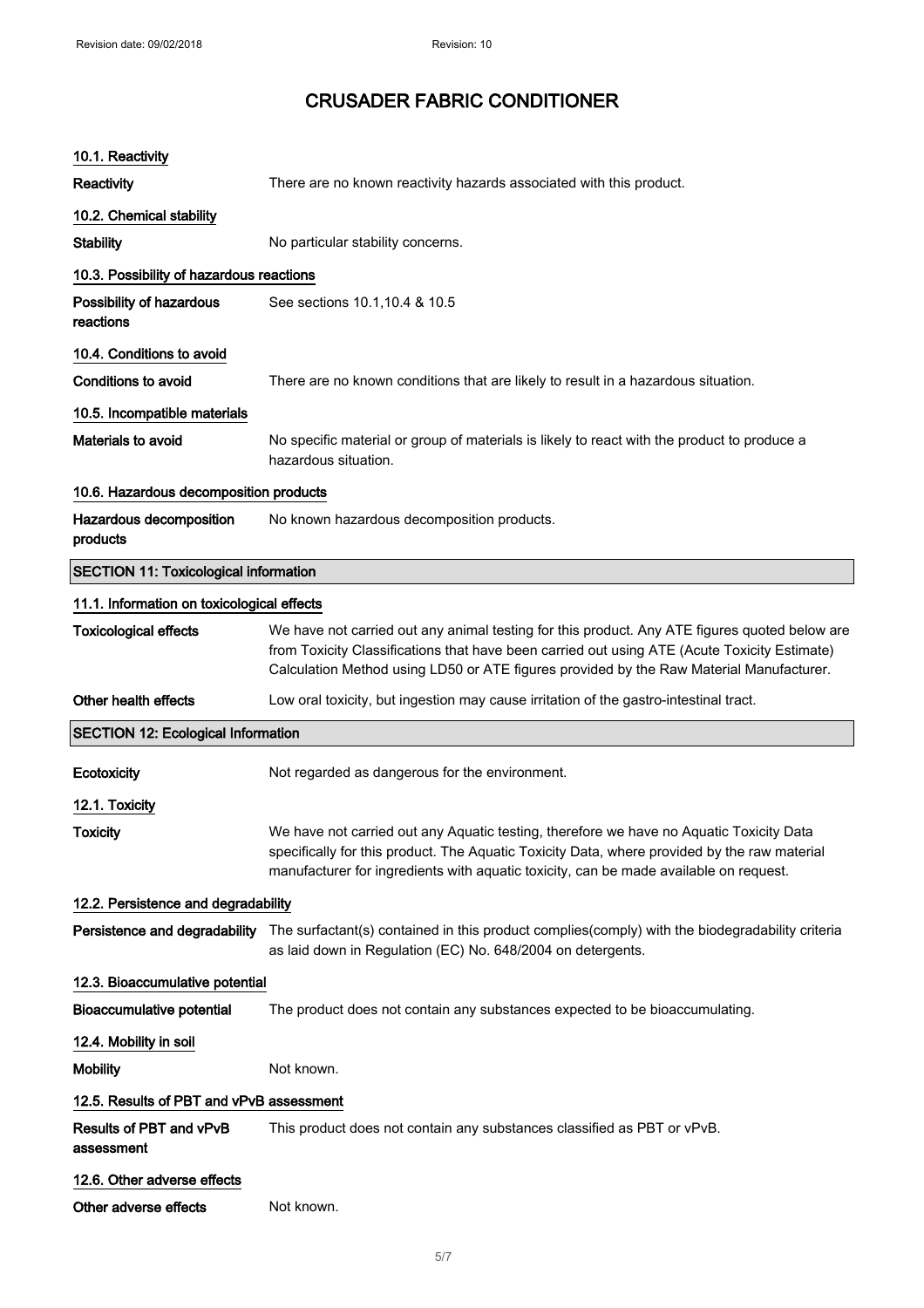#### SECTION 13: Disposal considerations

#### 13.1. Waste treatment methods

Disposal methods Discharge used solutions to drain. Small amounts (less than 5 Litres) of unwanted product may be flushed with water to sewer. Larger volumes must be sent for disposal by approved waste contractor. Rinse out empty container with water and consign to normal waste.

#### SECTION 14: Transport information

General Not classified for Transport.

14.1. UN number

#### 14.2. UN proper shipping name

- 14.3. Transport hazard class(es)
- 14.4. Packing group
- 14.5. Environmental hazards
- 14.6. Special precautions for user

#### 14.7. Transport in bulk according to Annex II of MARPOL and the IBC Code

#### SECTION 15: Regulatory information

#### 15.1. Safety, health and environmental regulations/legislation specific for the substance or mixture

EU legislation Safety Data Sheet prepared in accordance with REACH Commission Regulation (EU) No 2015/830 (which amends Regulation (EC) No 453/2010 & 1907/2006). The product is as classified under GHS/CLP- Regulation (EC) No 1272/2008 classification, labelling & packaging of substances & mixtures. Ingredients are listed with classification under GHS/CLP - Regulation (EC) No 1272/2008 classification, labelling & packaging of substances & mixtures.

#### 15.2. Chemical safety assessment

No chemical safety assessment has been carried out as not applicable as this product is a mixture.

#### SECTION 16: Other information

| Abbreviations and acronyms<br>used in the safety data sheet                   | PBT: Persistent, Bioaccumulative and Toxic substance.<br>vPvB: Very Persistent and Very Bioaccumulative.<br>ATE: Acute Toxicity Estimate.<br>REACH: Registration, Evaluation, Authorisation and Restriction of Chemicals Regulation<br>(EC) No 1907/2006.<br>GHS: Globally Harmonized System. |
|-------------------------------------------------------------------------------|-----------------------------------------------------------------------------------------------------------------------------------------------------------------------------------------------------------------------------------------------------------------------------------------------|
| <b>Classification abbreviations</b><br>and acronyms                           | Aquatic Chronic = Hazardous to the aquatic environment (chronic)<br>Eye Dam. = Serious eye damage<br>Eye Irrit. $=$ Eye irritation<br>Flam. Lig. = Flammable liquid<br>Skin Irrit. = Skin irritation<br>STOT SE = Specific target organ toxicity-single exposure                              |
| Key literature references and<br>sources for data                             | Material Safety Data Sheet, Miscellaneous manufacturers. CLP Class - Table 3.1 List of<br>harmonised classification and labeling of hazardous substances. ECHA - C&L Inventory<br>database.                                                                                                   |
| <b>Classification procedures</b><br>according to Regulation (EC)<br>1272/2008 | Calculation Method.                                                                                                                                                                                                                                                                           |